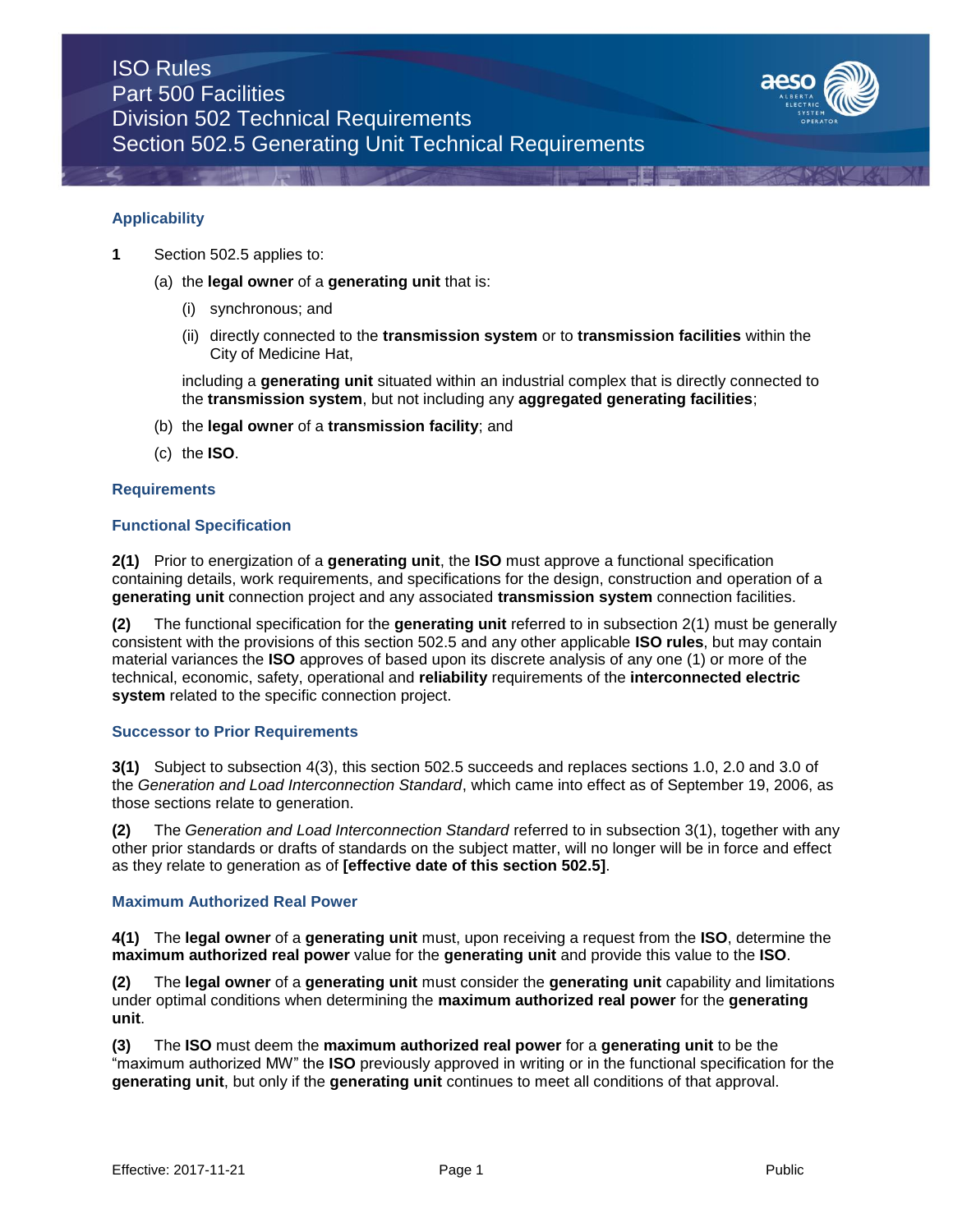

## **Reactive Power Requirements for a Generating Unit**

**5(1)** For the purposes of determining the **reactive power** requirements of this section 502.5, the **legal owner** of a **generating unit** must determine the root mean square phase-to-phase voltage value at the stator winding terminals of the **generating unit**, to be used as the 1.00 per unit voltage value.

**(2)** A **generating unit** and any external **reactive power** resources approved under subsection 5(7) must have the capability to operate in accordance with the requirements of this subsection 5 by both:

- (a) manual control of the set point of the **automatic voltage regulator** of the **generating unit**; and
- (b) automated action of the **automatic voltage regulator** of the **generating unit**.

**(3)** Subject to the exception in subsection 5(5), the **reactive power** capability of the **generating unit**  must be in compliance with the following minimum requirements:

- (a) zero point nine (0.9) **power factor**, over-excited; and
- (b) zero point nine five (0.95) **power factor**, under-excited;

based on the **maximum authorized real power** of the **generating unit** over the entire **real power** operating range, down to the applicable minimum **gross real power**.

**(4)** Subject to the exception in subsection 5(5), a **generating unit** must not have limiters set to reduce the **reactive power** capability set out in subsection 5(3).

**(5)** The **legal owner** of a **generating unit** that has the capability to meet the **reactive power**  requirements of this subsection 5 but that has stability concerns must submit in writing to the **ISO**:

- (a) a request for approval of a proposed reduction in the **reactive power** capability requirement set out in subsection 5(3)(b) due to **generating unit** stability concerns; and
- (b) a detailed study in support of the request, which is specific to the **generating unit** at its location and completed by a qualified professional engineer, demonstrating that the **reactive power**  capability set out in subsection 5(3)(b) should be reduced by a limiter because that **reactive power** capability will cause the **generating unit** to become unstable.

**(6)** The **ISO** must make a decision on its approval and notify the **legal owner** in writing of the decision no later than ninety (90) **days** after the date of receiving the submission set out in subsection 5(5).

**(7)** The **legal owner** of a **generating unit** without the capability to meet the **reactive power** capability set out in subsection 5(3) must submit to the **ISO** a request in writing for approval of the use of an external dynamic **reactive power** resource to compensate for the lack of capability, such that the combined capability of the **generating unit** and the external dynamic **reactive power** resource meets the requirements of subsection 5(3).

#### **Voltage Ride-Through Requirements for Existing Generating Units**

**6(1)** This subsection 6 applies to the **legal owner** of a **generating unit** without a functional specification referencing this section 502.5 and which such **generating unit**:

- (a) has a **maximum authorized real power** greater than 9.0 MW; or:
- (b) is a part of a complex with other **generating units** with an aggregate **maximum authorized real power** amount greater than 9.0 MW.

**(2)** For the purposes of determining the voltage ride-through requirements of this section 502.5, the **legal owner** of a **generating unit** must determine the root mean square phase-to-phase voltage value at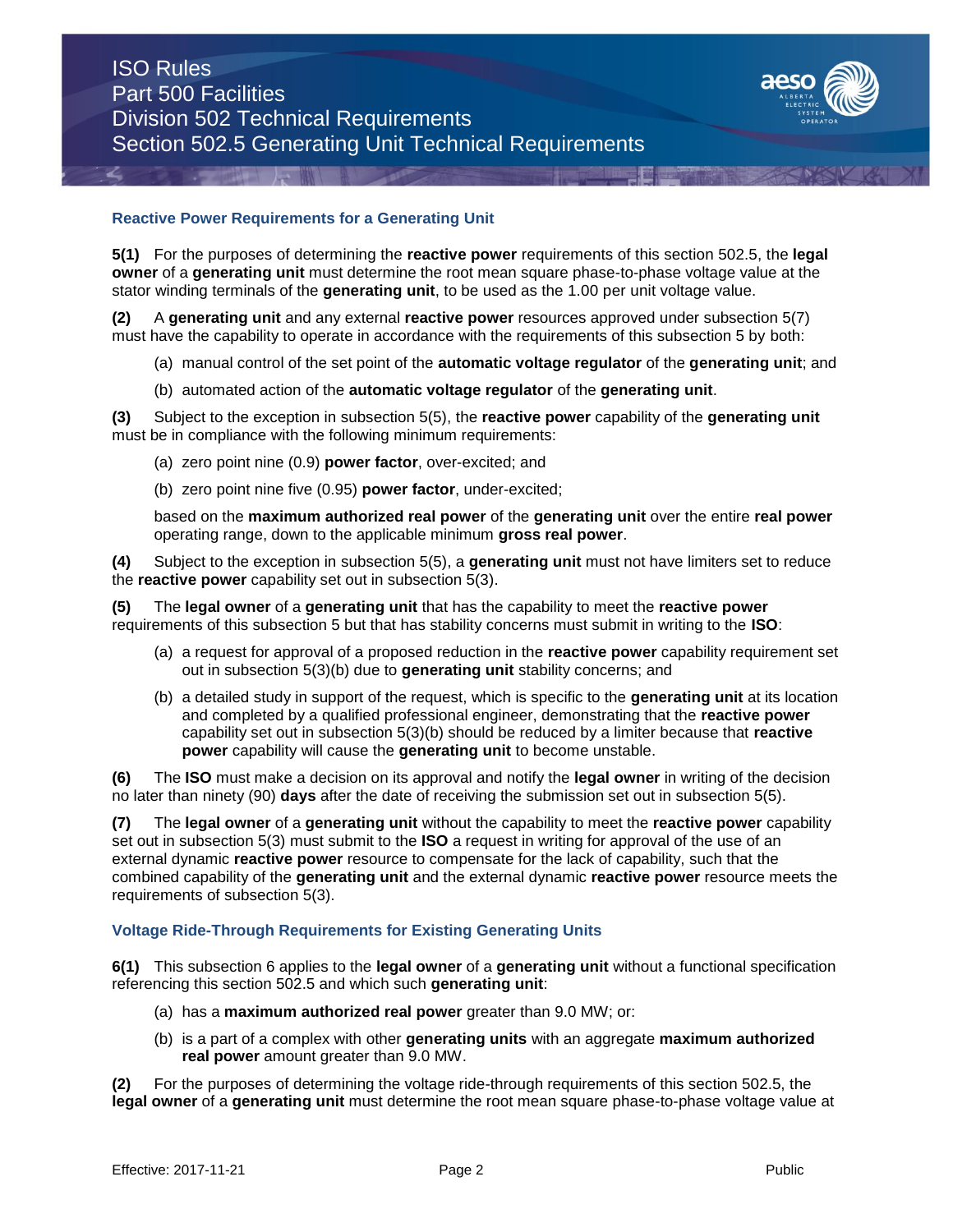

the high voltage side of the **transmission system** step-up transformer, to be used as the 1.0 per unit voltage value.

**(3)** The **legal owner** of a **generating unit** must ensure that the **generating unit** is designed to meet all of the following voltage ride-through requirements:

- (a) continuous operation between 0.90 and 1.10 per unit of the voltage value determined under subsection 6(2);
- (b) not tripping or going off-line during, as a result of, a voltage dip or post-transient voltage deviation resulting from a **disturbance** on the **transmission system**, on any phase or combination of phases at or beyond the **point of connection**, in accordance with the timing requirements of Appendix 1; and
- (c) the amount of time that the voltage of the **generating unit** remains at 0.15 per unit must be at least the **normal clearing** time for a three (3) phase fault at the specific location where the **generating unit** is connected to the **transmission system**.

**(4)** Notwithstanding any other provision of this subsection 6, a **generating unit** is not required to ridethrough a **transmission system** fault that:

- (a) causes a forced outage of a radial transmission line connecting the **generating unit** to the **transmission system**;
- (b) occurs on the **generating unit** side of the **point of connection**, including the low voltage network and the substation; or
- (c) results in the activation of a transfer trip or anti-islanding protection scheme at the **generating unit** which will cause the **generating unit** to be disconnected from the **transmission system**.

## **Voltage Ride-Through Requirements for New Generating Units**

**7(1)** This subsection 7 applies to the **legal owner** of a **generating unit** with a functional specification referencing this section 502.5 and which such **generating unit**:

- (a) has a **maximum authorized real power** greater than 9.0 MW; or
- (b) is a part of a complex with other **generating units** with an aggregate **maximum authorized real power** amount greater than 9.0 MW;

**(2)** For the purposes of determining the voltage ride-through requirements of this section 502.5, the **legal owner** of a **generating unit** must determine the root mean square phase-to-phase voltage value at the high voltage side of the **transmission system** step-up transformer of the **generating unit**, to be used as the 1.0 per unit voltage value.

**(3)** The **legal owner** of a new **generating unit** must ensure the **generating unit** is designed to meet all of the following voltage ride-through requirements:

- (a) continuous operation between 0.90 and 1.10 per unit of the voltage value determined under subsection 7(2); and
- (b) not tripping or going off-line, as a result of a voltage dip or post-transient voltage deviation resulting from a **disturbance** on the **transmission system**, on any phase or combination of phases at or beyond the **point of connection**, in accordance with the timing requirements of Appendix 2; and
- (c) the amount of time that the voltage of the **generating unit** remains at 0.0 per unit must be at least the **normal clearing** time for a three (3) phase fault at the specific location where the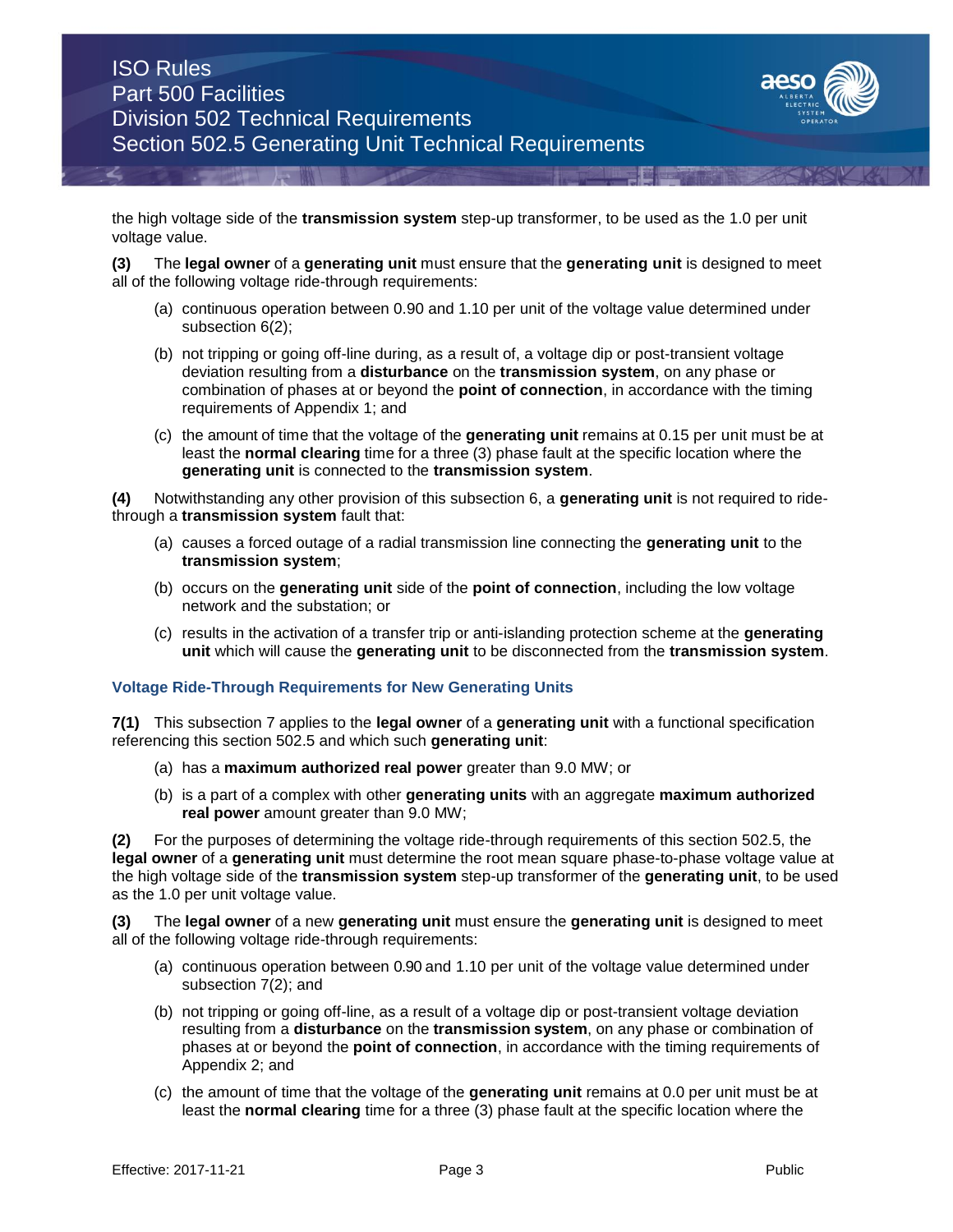

**generating unit** is electrically connected to the **transmission system**.

**(4)** Notwithstanding any other provision of this subsection 7, a **generating unit** is not required to ridethrough a **transmission system** fault that:

- (a) causes a forced outage of a radial transmission line connecting the **generating unit** to the **transmission system**;
- (b) occurs on the **generating unit** side of the **point of connection**, including the low voltage network and the substation; or
- (c) results in the activation of a transfer trip or anti-islanding protection scheme at the **generating unit** which causes the **generating unit** to be disconnected from the **transmission system.**

### **Automatic Voltage Regulator**

- **8(1)** A **generating unit** must have a continuously variable, continuously acting, closed loop, centralized **automatic voltage regulator** that:
	- (a) compares a measured voltage to a set point;
	- (b) controls any dynamic **reactive power** resources needed to meet the requirements of this section 502.5;
	- (c) is designed to be continuously in service and controlling while the **generating unit** is electrically connected to the **transmission system**;
	- (d) is capable of operating in a voltage set point control mode, to the exclusion of any other modes;
	- (e) is capable of manual set point adjustments to a percentage between 0.95 per unit and 1.05 per unit of the operating voltage value determined under subsection 5(1); and
	- (f) in combination with the **generating unit** facilities, is able to achieve, under non-**disturbance**  conditions, a steady state voltage regulation of plus or minus 0.5% of the voltage set point at the point of control which, subject to subsections 8(3) through 8(6), is at the stator winding terminals of the **generating unit**.

**(2)** The **legal owner** of a **generating unit** may submit a request in writing to the **ISO** for approval to use a reactive current compensation feature in the **automatic voltage regulator** to adjust the point of control to be other than the stator winding terminals of the **generating unit**.

**(3)** The **ISO** must make a decision on its approval and notify the **legal owner** in writing of the decision no later than ninety (90) **days** after the date of receiving the submission set out in subsection 8(2).

**(4)** A **generating unit** must be designed so that the point of control for the **automatic voltage regulator** is not at the high voltage side of the **transmission system** step-up transformer.

**(5)** A **generating unit** must be designed so that, if the stator winding terminals of two (2) or more **generating units** are connected to a common bus with no significant impedance between the stator winding terminals, then the **automatic voltage regulator** of each **generating unit** must be capable of reactive current compensation, the point of control is within the impedance of the **generating units**.

**(6)** A **generating unit** must be designed so that, if the **automatic voltage regulators** of two (2) or more **generating units** have a common measurement point, then there is reactive current compensation in each **automatic voltage regulator**.

**(7)** Stator current limiters are prohibited for a **generating unit**.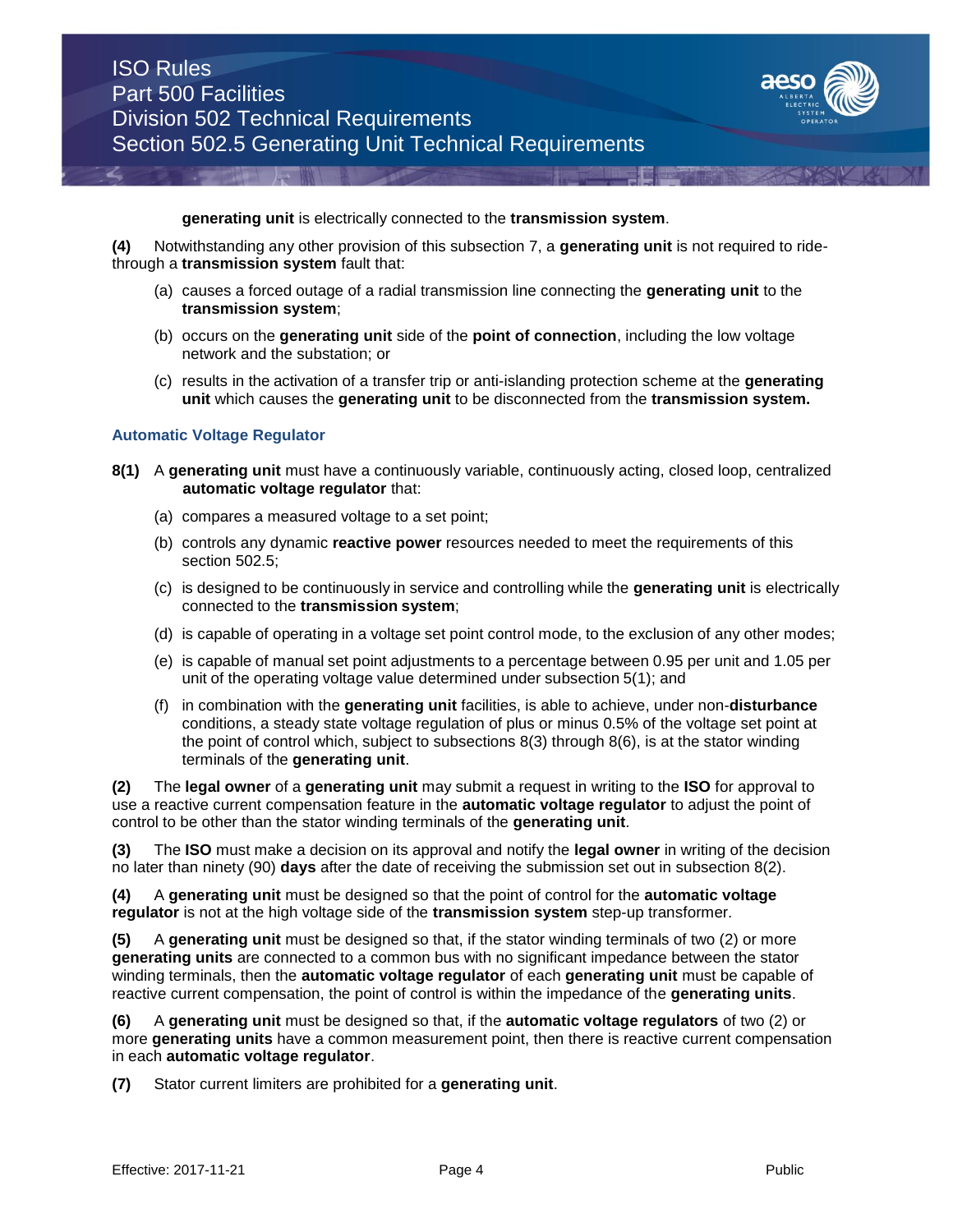

## **Frequency and Speed Governing Requirements**

**9(1)** A generating unit with a maximum authorized real power equal to or greater than 10 MW must have a continuously acting **governor system**, which must be designed:

- (a) to be continuously in service, free to respond to frequency changes and controlling the response to frequency changes while the **generating unit** is electrically connected to the **transmission system** and is producing any **real power** as measured at the generator stator winding terminals;
- (b) with a droop setting equal to or greater than 3% but less than or equal to 5%;
- (c) with a deadband, intentional plus unintentional, not exceeding plus or minus 0.036 Hz; and
- (d) with the capability of manual setpoint adjustments within a range of 59.4 Hz and 60.6 Hz.

**(2)** A **generating unit** must be designed not to trip for under-frequency and over-frequency deviations for the minimum time frames as set out in Appendix 3.

**(3)** Notwithstanding subsection 9(2), a **generating unit** that trips off in a shorter period than the minimum time set forth in Appendix 3 must have binding and firm arrangements to automatically and simultaneously trip off an amount of load in MW on the **interconnected electric system** equal to the anticipated generation loss in MW, at comparable frequency levels.

#### **Power System Stabilizer**

#### **10(1)** If a **generating unit**:

- (a) has a **maximum authorized real power** greater than 27 MW; or
- (b) is a part of a complex with other **generating units** with an aggregate **maximum authorized real power** amount greater than 67.5 MW;

then a power system stabilizer must be installed on each **generating unit**.

**(2)** If the **legal owner** of a **generating unit** replaces the exciter or **automatic voltage regulator** on a planned basis at any time after November 18, 1993, and the **generating unit**:

- (a) has a **maximum authorized real power** greater than 27 MW; or
- (b) is a part of a complex with other **generating units** with an aggregate **maximum authorized real power** amount greater than 67.5 MW;

then a power system stabilizer must be installed on each **generating unit**.

**(3)** Notwithstanding subsection 10(1) and 10(2), a power system stabilizer is not required to be installed on a **generating unit** if the closed loop phase lag between the **generating unit** voltage at the stator winding terminals and the **automatic voltage regulator** reference input is greater than 135 degrees.

**(4)** If a pump storage **generating unit** is equipped with a power system stabilizer and is capable of operating in the pump mode while electrically connected to the **transmission system** such that the power system stabilizer does not produce negative damping, then the power system stabilizer must be designed to be in service in the pump mode.

- **(5)** A power system stabilizer must:
	- (a) be designed to be in continuous operation while the **generating unit** is on-line, except for when the **generating unit** is producing less **real power** than its design limit for effective power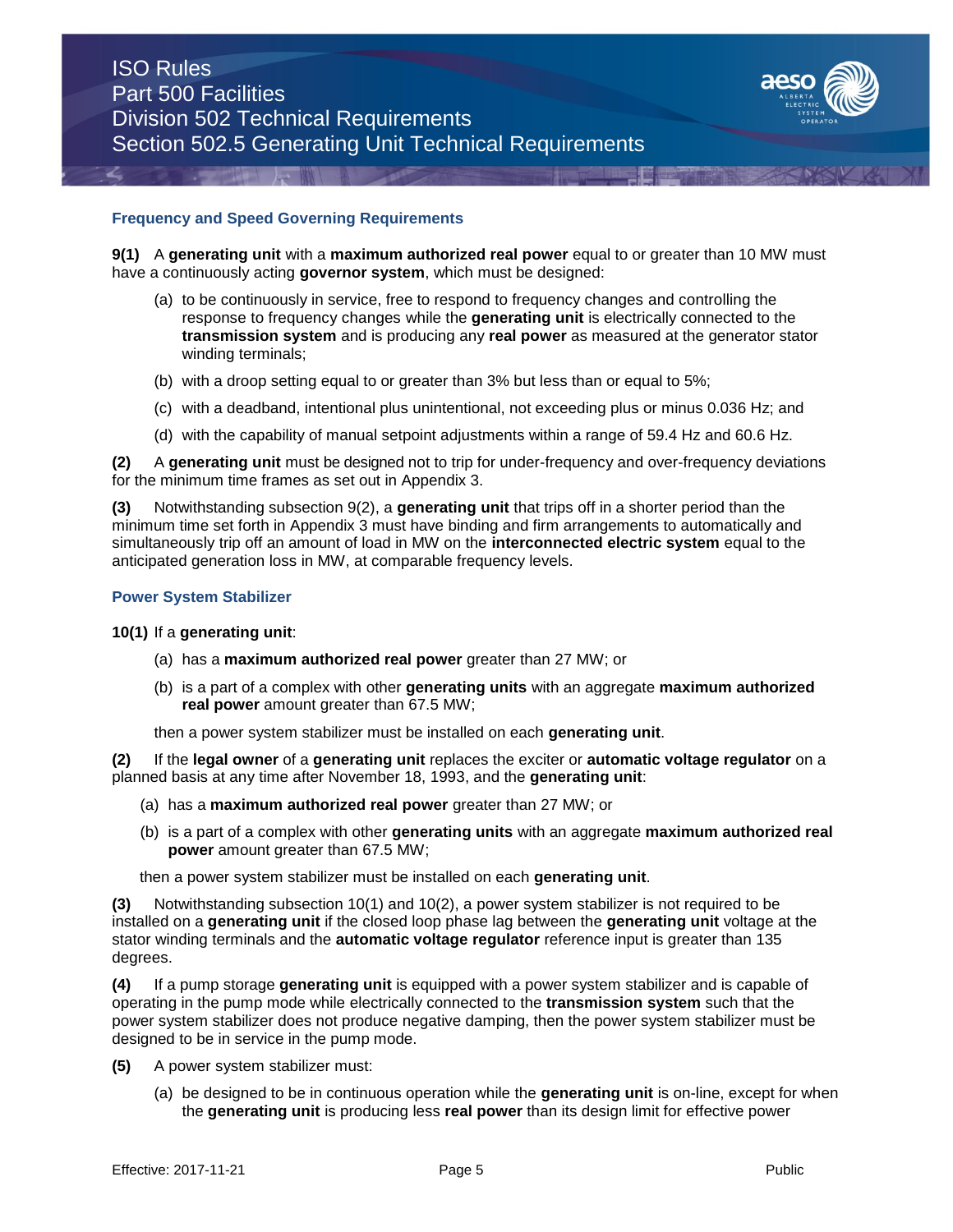

system stabilizer operation;

- (b) be reviewed and retuned if any **automatic voltage regulator** response parameters for the **generating unit** are modified;
- (c) be either:
	- (i) a dual input integral of accelerating **real power** type; or
	- (ii) a single input speed or frequency type;
- (d) provide a compensated frequency response of the excitation system and **generating unit** such that, through the frequency range from 0.1 Hz to 1.0 Hz, the phase shift will not exceed plus or minus 30 degrees;
- (e) be capable of output limits between plus or minus 5% of the operating voltage value submitted under subsection 5(1) and be approved by the **ISO** under subsection 5(6);
- (f) have the gain set to provide a gain margin of no less than 6 dB and no more than 10 dB; and
- (g) have the washout time constant set as low as possible while maintaining the compensated phase criteria.
- **(6)** A power system stabilizer of the **real power** type is prohibited for a **generating unit**.

### **Transmission System Step-Up Transformer**

**11(1)** The **legal owner** of a **generating unit** must ensure that the capability of the **transmission system**  step-up transformer for the **generating unit** is such that the **real power** and **reactive power** requirements specified in this section 502.5 are fully available throughout the continuous operating voltage range for the **generating unit**.

**(2)** The **legal owner** of a **generating unit** must, in determining the capability of the **transmission system** step-up transformer under subsection 11(1), consider the following:

- (a) thermal capability of:
	- (i) bushings;
	- (ii) windings; and
	- (iii) tap changer;
- (b) voltage ratio;
- (c) tap changer type;
- (d) tap changer range; and
- (e) any other components that may limit the thermal capability of the **transmission system** stepup transformer.

**(3)** To meet the requirements of subsection 11(1), the **legal owner** of a **generating unit** may subtract the amount of auxiliary and excitation system load in **apparent power** from the **apparent power**  capability of the **generating unit** at the **maximum authorized real power**, but only if any of that auxiliary and excitation system load is connected between the **generating unit** stator winding terminals and the **transmission system** step-up transformer.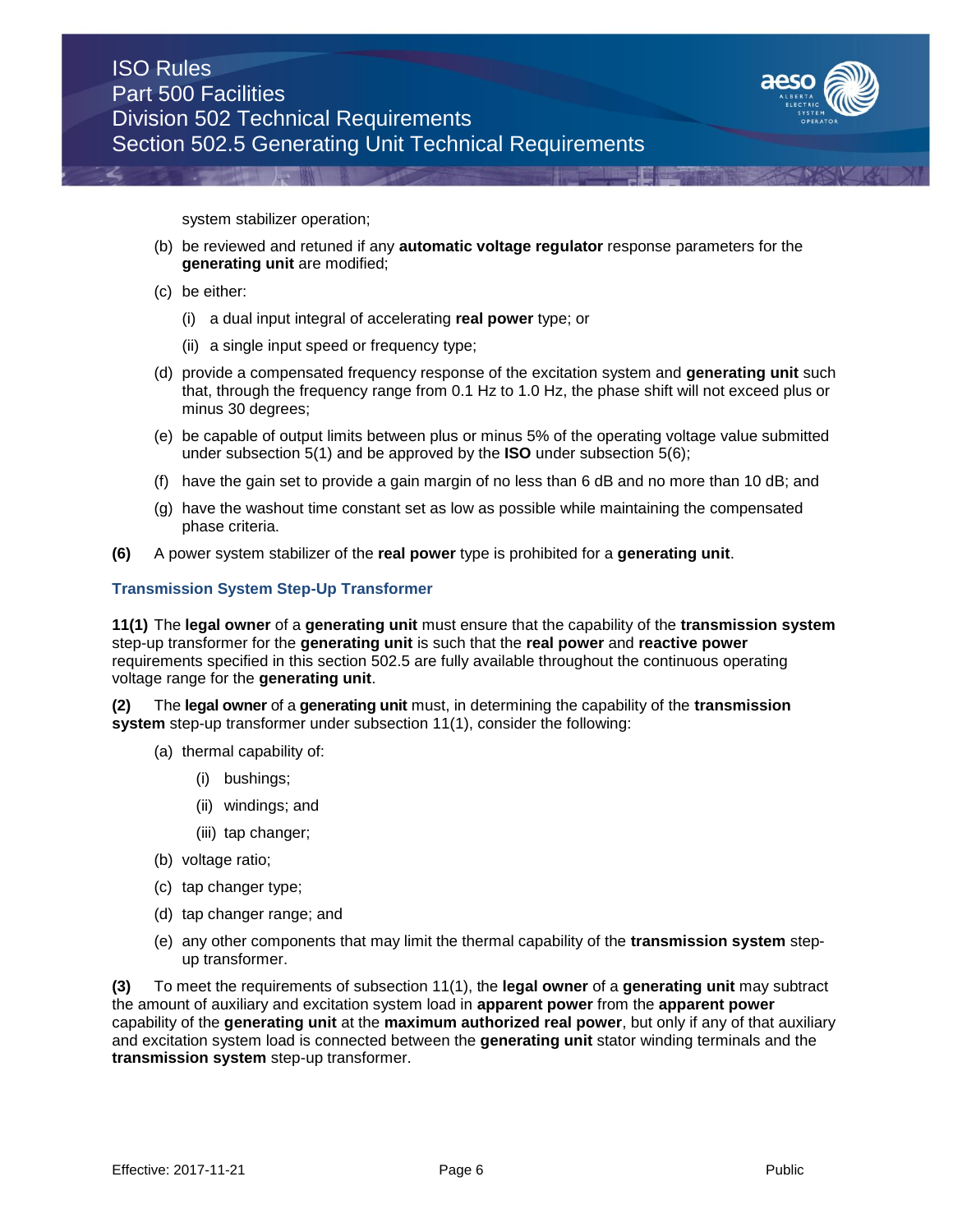

**(4)** Subject to subsection 11(5), the **legal owner** of a **generating unit** must ensure that the **transmission system** step-up transformer winding connections for the **generating unit** provide for:

- (a) a favourable circuit to block the transmission of harmonic currents;
- (b) isolation of **transmission system** and low voltage side ground fault current contributions;
- (c) an effectively grounded wye connection on the high voltage side of the transformer; and
- (d) on-load or off-load tap changers with a minimum capability of plus or minus 5% voltage range in 2.5% increments*.*
- **(5)** Notwithstanding subsection 11(4) the **legal owner** of a **generating unit**:
	- (a) without a functional specification referencing this section 502.5; and
	- (b) with a **transmission system** step-up transformer that does not comply with the requirements of subsection 11(3);

is exempt from complying with subsection 11(4), but if at any time after **[effective date of this section 502.5]**, the **transmission system** step-up transformer is replaced on a planned basis, then the **legal owner** must ensure the replacement equipment meets the requirements of subsection 11(4).

### **Auxiliary Systems**

**12(1)** When multiple **generating units** are at a common location, the auxiliary systems of each **generating unit** must be designed such that:

- (a) the failure of a single component will not result in the simultaneous tripping or shutdown of two (2) or more **generating units**;
- (b) staggered shutdowns of each **generating unit** must be separated in time by more than ten (10) minutes; and
- (c) for combined cycle plants, the loss of the combustion turbine that results in the tripping of the steam turbine is acceptable.

**(2)** The auxiliary systems of each **generating unit** must be designed to take into account the voltage ride-through requirements as specified in subsection 6 or 7, as applicable.

**(3)** The **legal owner** of a **generating unit** without a functional specification referencing this section 502.5 but with auxiliary systems that do not comply with the requirements of subsection 12(1) is exempt from complying with subsection 12(1).

## **Generating Unit Disconnection and Interrupting Devices**

**13(1)** The **legal owner** of the **generating unit** and the **legal owner** of the **transmission facility** to which the **generating unit** is connected must ensure that there are circuit breakers and controls that will electrically disconnect the **generating unit** from the **transmission system** at the **point of connection**.

**(2)** The circuit breaker design for the **generating unit** must account for the present and future fault current contributions from both the **transmission system** and the **generating unit** facilities.

**(3)** The **legal owner** of a **generating unit** and the **legal owner** of the **transmission facility** to which the **generating unit** is connected must not use fuses at 60 kV or higher to meet any of the requirements of this subsection 13.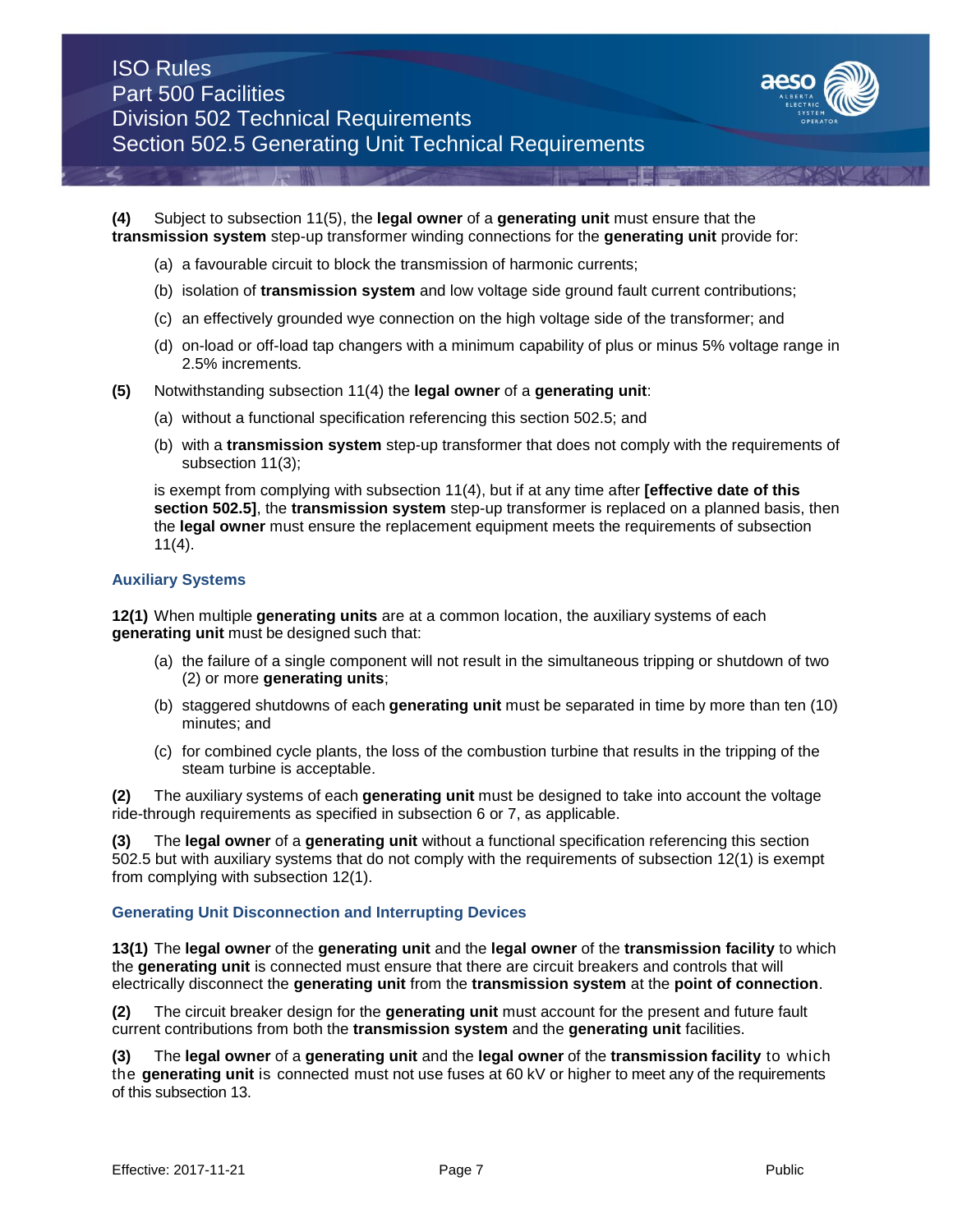

#### **Isolating Devices**

**14(1)** The **legal owner** of a **generating unit** and the **legal owner** of the **transmission facility** to which the **generating unit** is connected must ensure that:

- (a) the **generating unit** has a minimum of one (1) isolation device with manual operation capability at a point of isolation; and
- (b) the isolation device(s) referred to in subsection  $14(1)(a)$ :
	- (i) permit visual verification of electrical isolation and are capable of being locked open with multiple locks;
	- (ii) are under the control of a single control authority, as confirmed by a joint operating agreement between the **legal owner** of the **generating unit** and the **legal owner** of the **transmission facility**; and
	- (iii) permit the installation of temporary safety grounding so that either side of the isolation device can be safely maintained when the other side is energized.

**(2)** The **legal owner** of a **generating unit** without a functional specification referencing this section 502.5 is exempt from the requirements of subsection 14(1)(b)(iii).

#### **Power Quality**

- **15** The **generating unit** must be designed to meet the following power quality requirements at the **point of connection**:
	- (a) for flicker, the induced voltage must:
		- (i) be in compliance with the specifications set out in the version of the *International Electrotechnical Commission 61000-3-*7*, Electromagnetic compatibility (EMC) – Part 3-7: Limits - Assessment of emission limits for the connection of fluctuating installations to MV, HV and EHV power systems* that:
			- (A) for a **generating unit** with a functional specification referencing this section 502.5, is in effect as of the date the **ISO** first approves the functional specification for the **generating unit** connection project; or
			- (B) for a **generating unit** without a functional specification referencing this section 502.5, was in effect as of September 19, 2006;
		- (ii) be in compliance with the short and long term flicker limits as set out in the following Table 1:

|                                                                     | Table 1 |  |  |  |
|---------------------------------------------------------------------|---------|--|--|--|
| <b>Short and Long Term Flicker Limits</b><br><b>Planning Levels</b> |         |  |  |  |
|                                                                     |         |  |  |  |
| Pst                                                                 | Plt     |  |  |  |
| 0.8                                                                 | 0.6     |  |  |  |

where: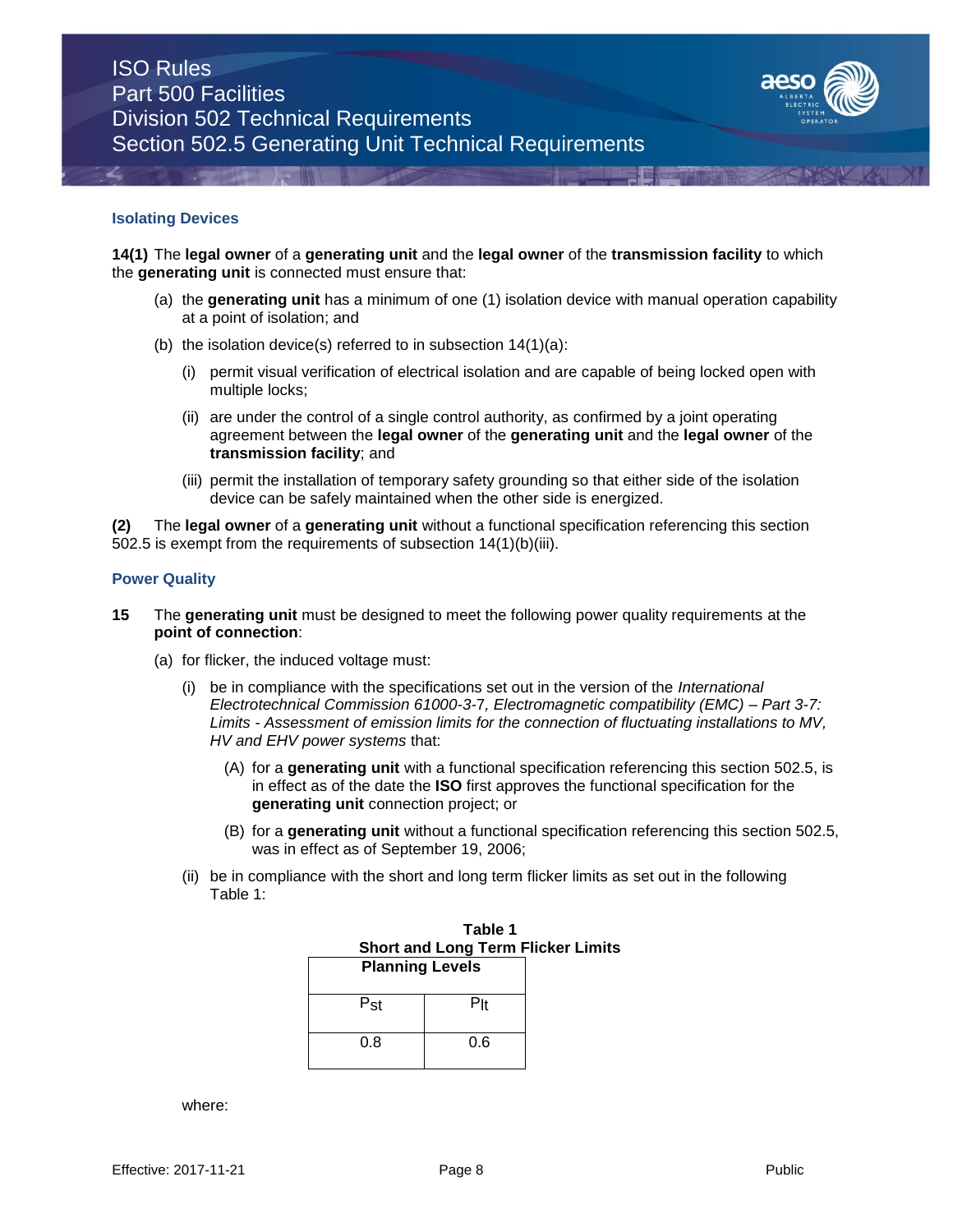

Pst is the magnitude of the resulting short term flicker level for the considered aggregation of flicker sources (probabilistic value);

Plt is the magnitude of the resulting long term flicker level for the considered aggregation of flicker sources (probabilistic value);

and

- (iii) meet the:
	- (A) 99% probability weekly value for Pst; and
	- (B) 95% probability weekly value for Plt

based on a measurement period of one (1) week of normal operation of the **generating unit**;

- (b) for harmonics, the **generating unit** must be in compliance with the specifications set out in the version of the *IEEE Standard 519, Recommended Practices and Requirements for Harmonic Control in Electrical Power Systems* that:
	- (i) for a **generating unit** with a functional specification referencing this section 502.5, is in effect as of the date the **ISO** first approves of the functional specification for the **generating unit** connection project; or
	- (ii) for a **generating unit** without a functional specification referencing this section 502.5, was in effect as of September 19, 2006;
- (c) for resonance, the **generating unit** must not introduce any resonance into the **transmission system**, including self-excitation of induction machines, transformer ferroresonance, resonant effects of capacitor additions and the capacitance of the cables of the **generating unit**;

## **Grounding**

**16** A **generating unit** must be designed to operate within a **transmission system** that operates as an effectively grounded system.

## **Lightning and Other Surge Protection**

**17(1)** A **generating unit** must be equipped with surge protection for any associated substation equipment.

- **(2)** The surge protection referred to in subsection 17(1) must operate under the following conditions:
	- (a) lightning, including the average ground flash density level for the **generating unit** location;
	- (b) switching surges;
	- (c) neutral shifts;
	- (d) **electrical islands**; and
	- (e) temporary over-voltages.

**(3)** The surge protection referred to in subsection 17(1) must be compatible with the **transmission facility** connected to the **generating unit** to ensure coordination of insulation levels.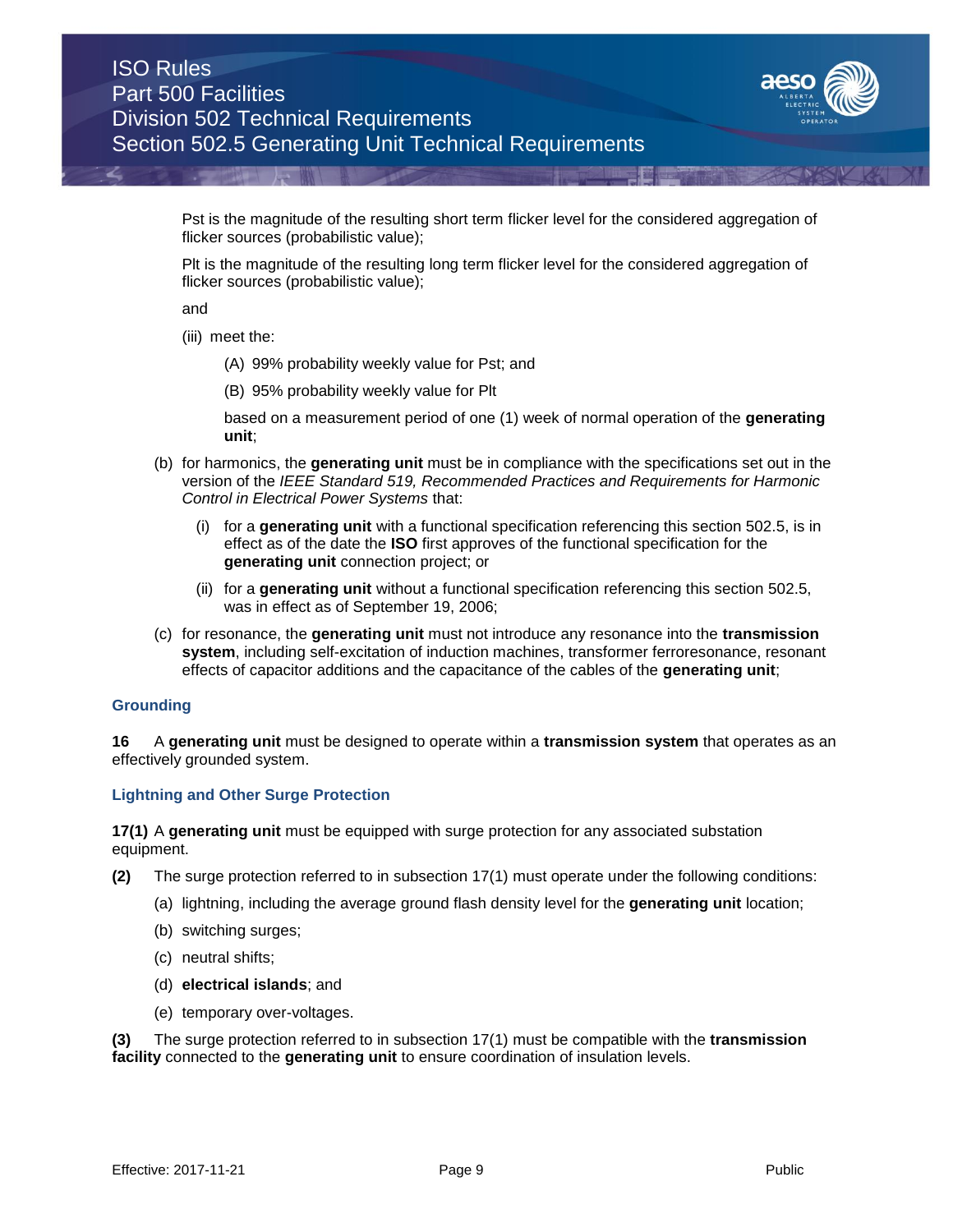

### **Synchrophasor Measurement System**

**18(1)** A new **generating unit** or an existing **generating unit** that undergoes a modification replacing the protective relays must be equipped with a synchrophasor measurement system.

**(2)** The synchrophasor measurement system referred to in subsection 18(1) must be designed to record at the following locations:

- (a) at the stator winding terminal of the **generating unit** for all three (3) phase-to-ground voltages and currents; and
- (b) at the high side of the step-up transformer of the **generating unit** for all three (3) phase-toground voltages and currents.

**(3)** The **legal owner** of the **generating unit** must design a synchrophasor measurement system that is capable of downloading and retaining the recordings set out in subsection 18(2) for a period of not less than one (1) calendar year from the date of the initial recording unless the **ISO** indicates otherwise in the functional specification for the **generating unit**.

**(4)** As of **[effective date of this section 502.5]**, the **legal owner** of any **generating unit** without a functional specification referencing this section 502.5 is exempt from the requirements of this subsection 18 but, if at any time after **[effective date of this section 502.5]** the protective relays are replaced on a planned basis, then the replacement equipment must include a synchrophasor measurement system that meets the requirements of this subsection 18.

#### **Internal Sequence of Event Monitoring**

**19(1)** Subject to subsection 19(4), a **generating unit** must have an internal sequence of event monitoring system that initiates an event record for every event that results in a trip of the **generating unit**, or for the status of key components, including if present:

- (a) a **governor system** trip;
- (b) an **automatic voltage regulator** trip, including:
	- (i) over-excitation limiter action; and
	- (ii) under-excitation limiter action;
- (c) a medium and low voltage switchgear and motor control centre protection trip;
- (d) the status of key auxiliary components, including:
	- (i) induced draft and forced draft fans;
	- (ii) boiler feed water pumps;
	- (iii) turbine inlet valves;
	- (iv) medium and low voltage switchgear and motor control centres; and
- (e) a mechanical protection trip.

**(2)** The **legal owner** of the **generating unit** must design a sequence of event monitoring system that is capable of downloading and retaining the recordings set out in subsection 19(1) for a period of not less than one (1) calendar year from the date of the initial recording.

**(3)** The sequence of event monitoring system must be synchronized to within one (1) millisecond of the Coordinated Universal Time scale.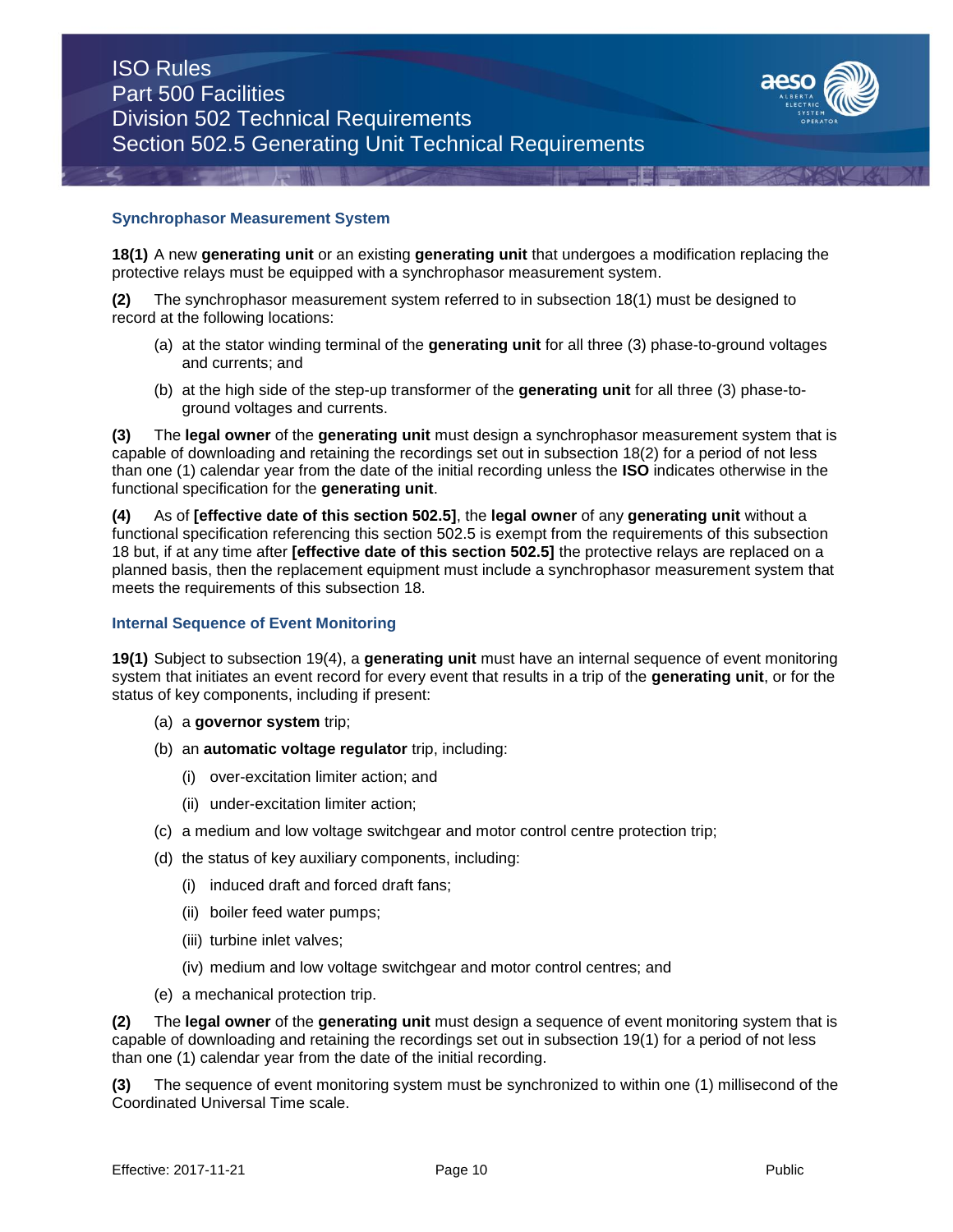# ISO Rules Part 500 Facilities Division 502 Technical Requirements Section 502.5 Generating Unit Technical Requirements



**(4)** As of **[effective date of this section 502.5]**, the **legal owner** of a **generating unit** without a functional specification referencing this section 502.5 with an internal sequence of event monitoring system that is incapable of monitoring and recording any specific event or component set out in subsection 19(1) is exempt from monitoring and recording of that specific event or equipment, but if at any time after the effective date the sequence of event monitoring system is replaced, then the replacement system must meet the monitoring and reporting requirements of this subsection 19.

## **Appendices**

Appendix 1 –*Voltage Ride-Through Requirements for Existing Generating Units* Appendix 2 – *Voltage Ride-Through Requirements for New Generating Units* Appendix 3 – *Frequency Ranges*

### **Revision History**

| <b>Date</b>            | <b>Description</b>               |
|------------------------|----------------------------------|
| 201<br>ົົ<br>. I - 4 . | .<br>امتثبوا<br>release.<br>muai |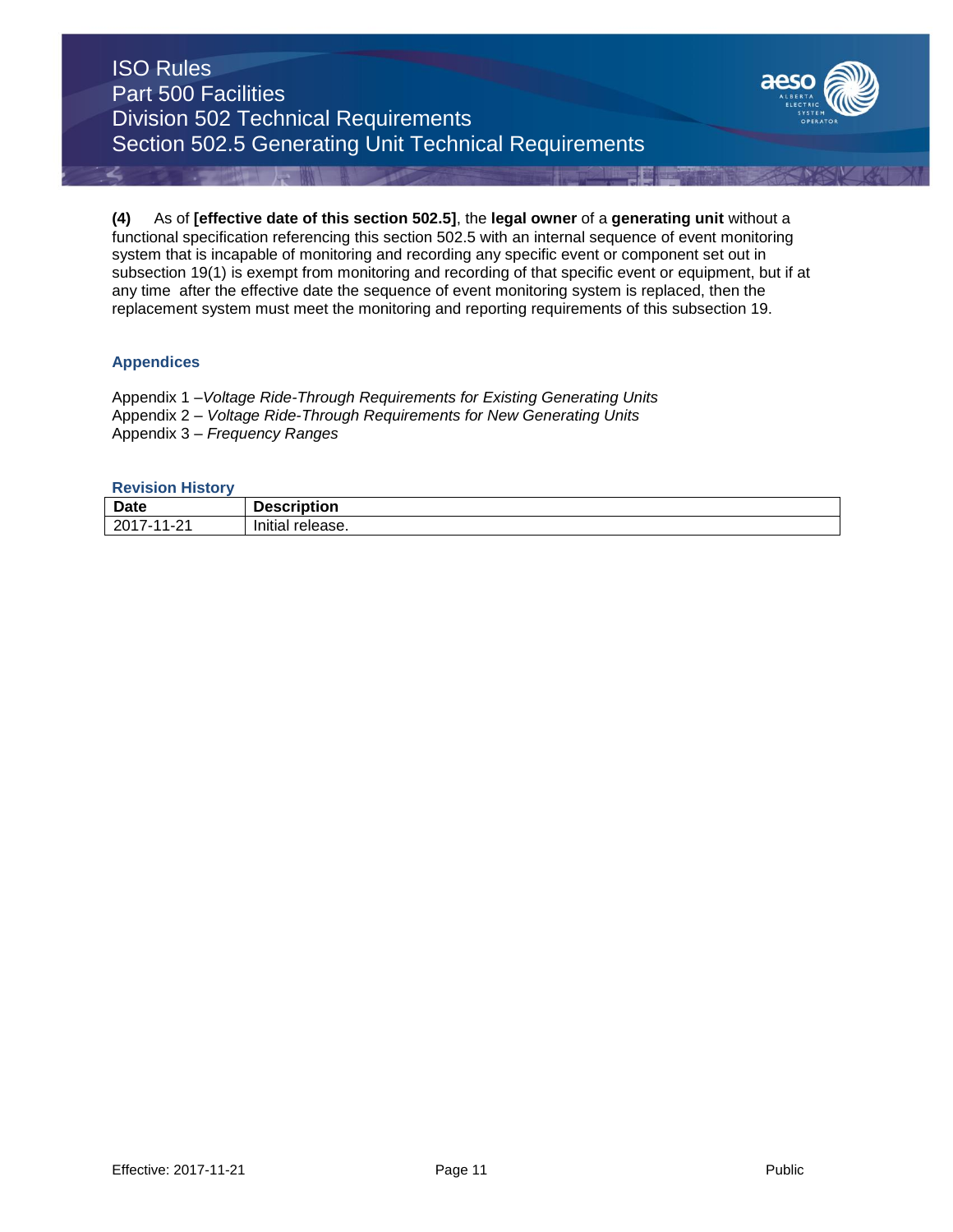

## **Appendix 1 Voltage Ride-Through Requirements – Existing Generating Units**

| <b>High Voltage Ride Through Duration</b> |                          | Low Voltage Ride Through Duration |                    |                      |
|-------------------------------------------|--------------------------|-----------------------------------|--------------------|----------------------|
|                                           | Voltage (per unit)       | Time                              | Voltage (per unit) | Time                 |
|                                           | > 1.100                  | Instantaneous trip                | < 0.15             | 4 to 9 Cycles        |
|                                           | $\overline{\phantom{0}}$ |                                   | < 0.80             | 40 Cycles            |
|                                           | $\leq 1.10$              | Continuous operation              | $\geq 0.90$        | Continuous operation |

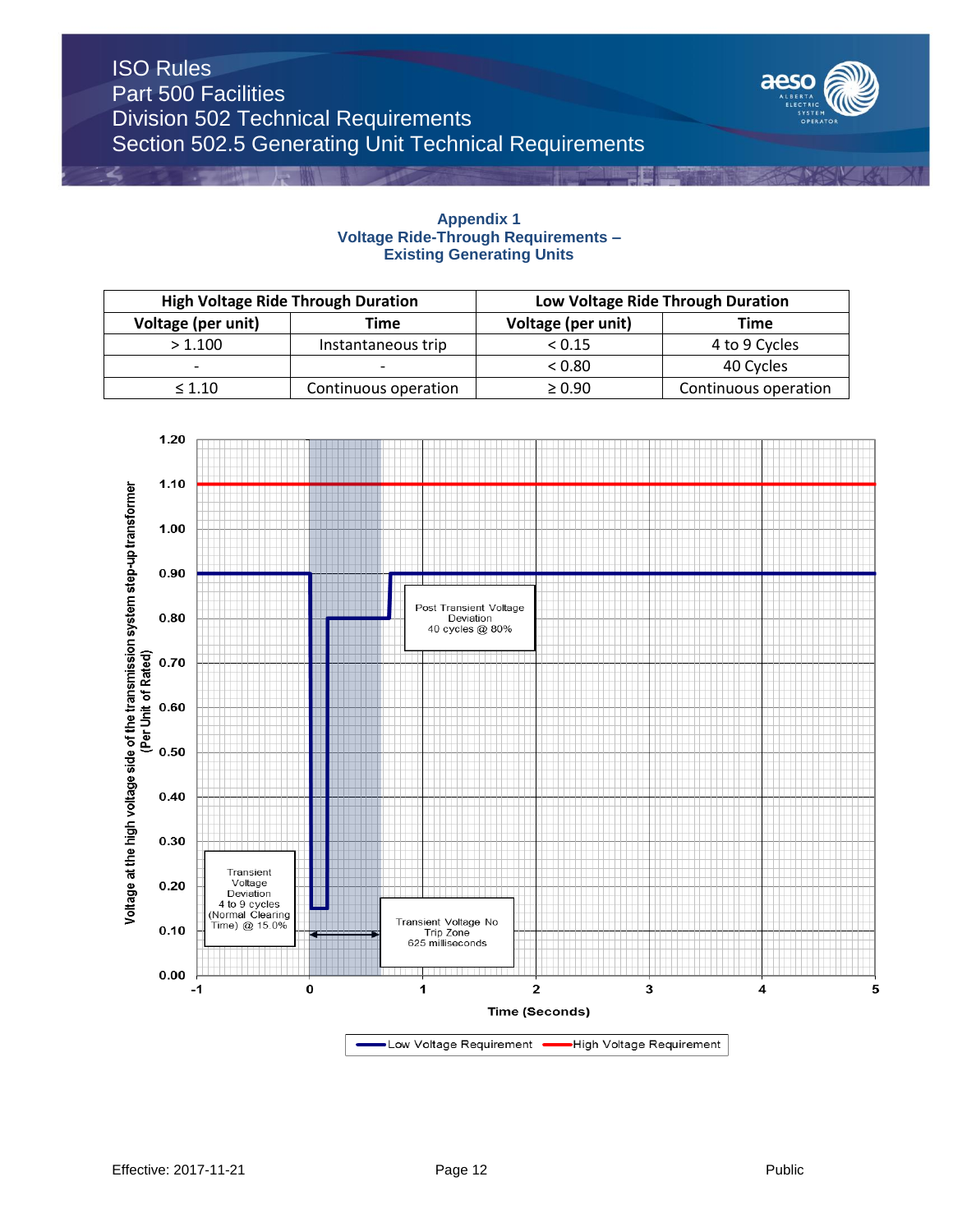# ISO Rules Part 500 Facilities Division 502 Technical Requirements Section 502.5 Generating Unit Technical Requirements



## **Appendix 2 Voltage Ride-Through Requirements – New Generating Units**

| <b>High Voltage Ride Through Duration</b> |                      | Low Voltage Ride Through Duration |                      |
|-------------------------------------------|----------------------|-----------------------------------|----------------------|
| Voltage (per unit)                        | Time                 | Voltage (per unit)                | Time                 |
| $\geq 1.200$                              | Instantaneous trip   | < 0.45                            | 4 to 9 cycles        |
| $\geq 1.175$                              | 0.20 seconds         | < 0.65                            | 0.30 seconds         |
| $\geq 1.15$                               | 0.50 seconds         | < 0.75                            | 2.00 seconds         |
| $\geq 1.10$                               | 1.00 seconds         | < 0.90                            | 3.00 seconds         |
| < 1.10                                    | Continuous operation | $\geq 0.90$                       | Continuous operation |